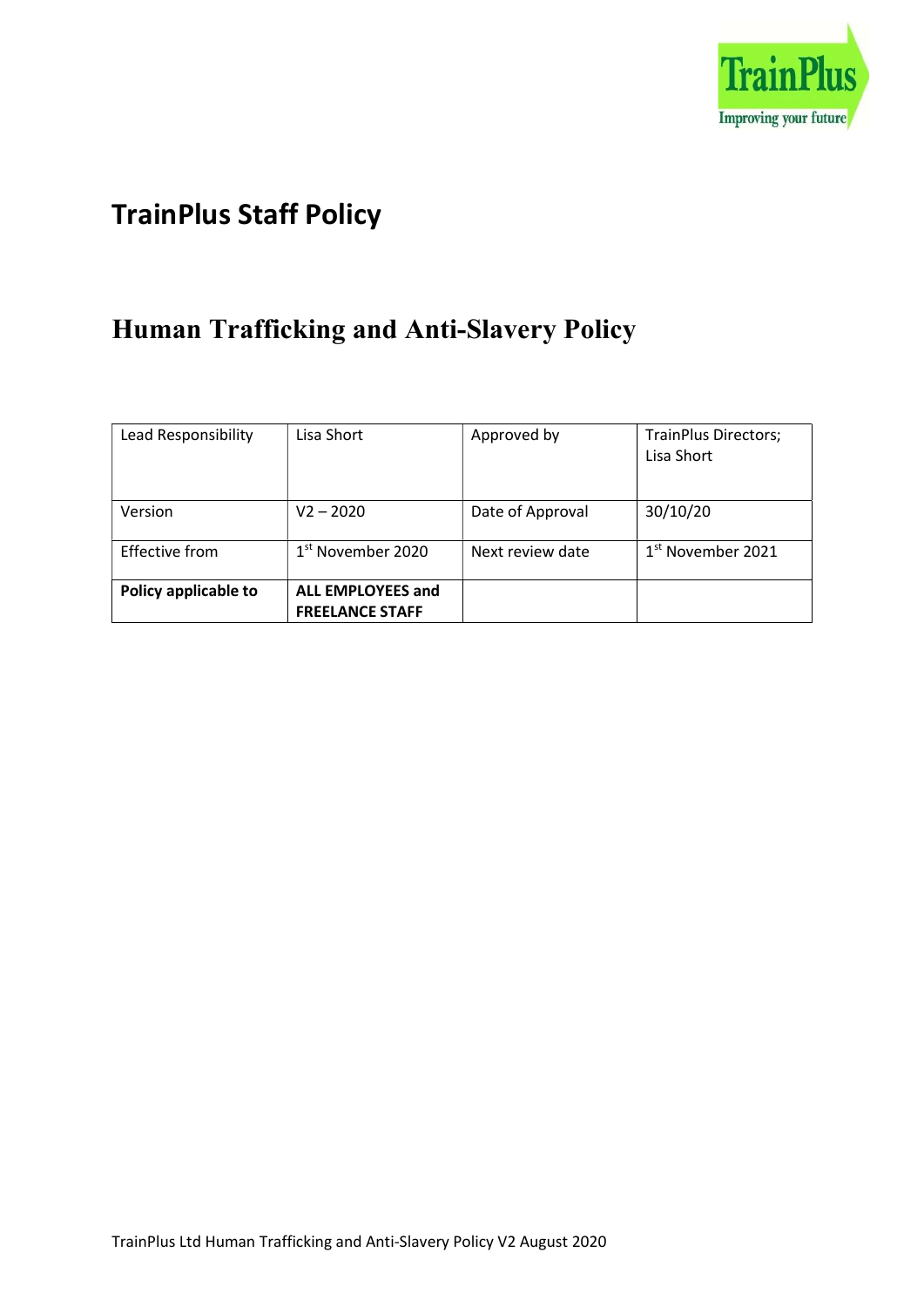## Human Trafficking and Anti-Slavery Policy

### 1. Introduction

This policy applies to all persons working for us or on our behalf in any capacity, including employees at all levels. TrainPlus Ltd strictly prohibits the use of modern slavery and human trafficking in our operations. We have and will continue to be committed to implementing systems and controls aimed at ensuring that modern slavery is not taking place anywhere within our organisation in line with the Modern Slavery Act 2015.

### 2. Modern Slavery and Human Trafficking

Modern slavery is a term used to encompass slavery, servitude, forced and compulsory labour, bonded and child labour and human trafficking. Human trafficking is where a person arranges or facilitates the travel of another person with a view to that person being exploited. Modern slavery is a crime and a violation of fundamental human rights.

#### The components of modern slavery

#### Human trafficking

For a person to have been a victim of human trafficking there must have been:

- action (recruitment, transportation, transfer, harbouring or receipt, which can include either domestic or cross-border movement)
- means (threat or use of force, coercion, abduction, fraud, deception, abuse of power or vulnerability - however, there does not need to be a means used for children as they are not able to give informed consent)
- purpose of exploitation (eg sexual exploitation, forced labour or domestic servitude, slavery, removal of organs)

#### Slavery, servitude and forced or compulsory labour

For a person to have been a victim of slavery, servitude and forced or compulsory labour there must have been:

- means (being held, either physically or through threat of penalty eg threat or use of force, coercion, abduction, fraud, deception, abuse of power or vulnerability. However, there does not need to be a means used for children as they are not able to give informed consent)
- service (an individual provides a service for benefit, eg begging, sexual services, manual labour, domestic service)

Forced or compulsory labour may be present in trafficking cases. However, not every person who is exploited through forced labour has been trafficked.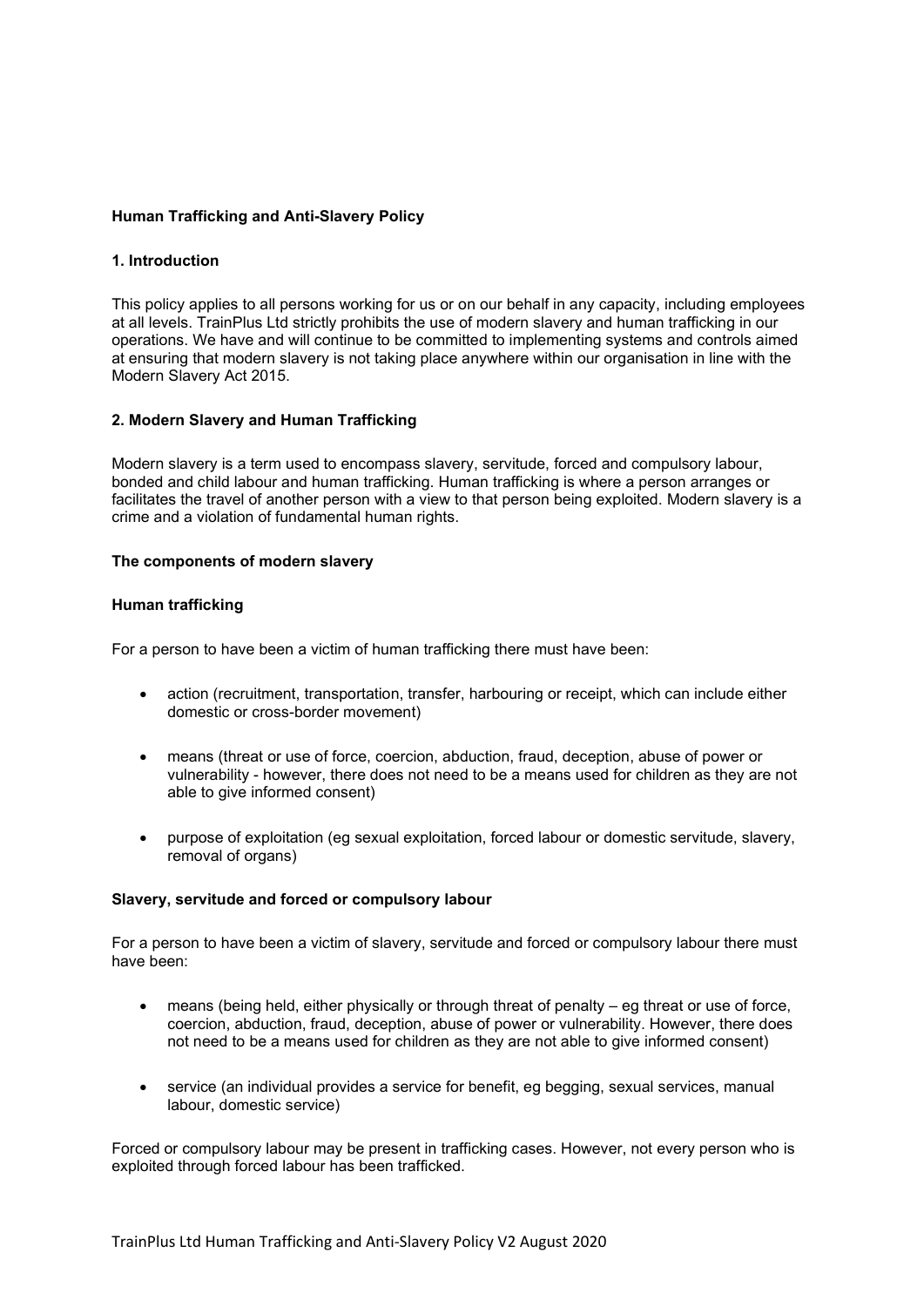There will be cases of exploitation that do not meet the threshold for modern slavery – for example someone may choose to work for less than the national minimum wage, or in undesirable conditions, without being forced or deceived. These cases should not be referred into the NRM but you may want to refer them to the police.

Alternatively, you can contact the pay and work rights helpline for more information on 0300 123 1100, or the Gangmasters Labour Abuse Authority on 0800 432 0804.

## 3. Commitments

We are a company that expects everyone working with us or on our behalf to support and uphold the following measures to safeguard against modern slavery:

We have a zero-tolerance approach to modern slavery in our organisation.

 The prevention, detection and reporting of modern slavery in any part of our organisation is the responsibility of all those working for us or on our behalf. Workers must not engage in, facilitate, or fail to report any activity that might lead to, or suggest, a breach of this policy.

 We are committed to engaging with our stakeholders to address the risk of modern slavery in our operations.

 If we find that other individuals or organisations working on our behalf have breached this policy, we will ensure that we take appropriate action. This may range from considering the possibility of breaches being remediated and whether that might represent the best outcome for those individuals impacted by the breach to terminating such relationships

#### 3. Procedure

If a member of staff is made aware or suspects that a learner is a subject of Modern Slavery or Human Trafficking, then the safeguarding procedure must be implemented.

Once the Safeguarding concern has been raised, this will be reviewed by the Designated Safeguarding Lead.

It the responsibility of the Designated Safeguarding Lead to report the concern to a First Responder Organisation who will follow the National Referral Mechanism as detailed below.

#### 4. Reporting the Concern

#### What the National Referral Mechanism is

The National Referral Mechanism (NRM) is a framework for identifying and referring potential victims of modern slavery and ensuring they receive the appropriate support.

Modern slavery is a complex crime and may involve multiple forms of exploitation. It encompasses:

- human trafficking
- slavery, servitude, and forced or compulsory labour

TrainPlus Ltd Human Trafficking and Anti-Slavery Policy V2 August 2020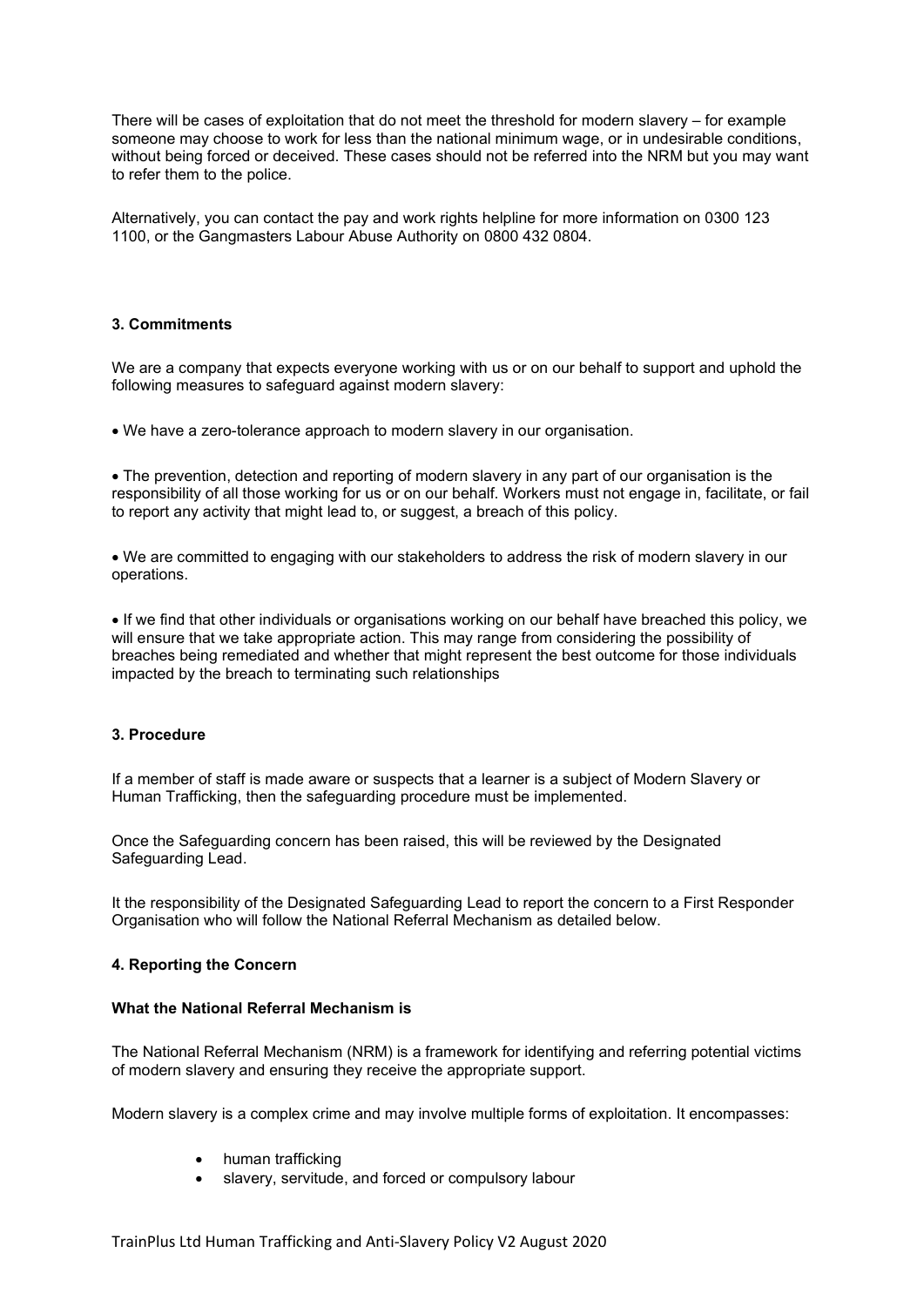An individual could have been a victim of human trafficking and/or slavery, servitude and forced or compulsory labour.

Victims may not be aware that they are being trafficked or exploited, and may have consented to elements of their exploitation, or accepted their situation. If you think that modern slavery has taken place, the case should be referred to the NRM so that the Single Competent Authority (SCA) can fully consider the case. You do not need to be certain that someone is a victim.

## 5. First responder organisations

A 'first responder organisation' is, in England and Wales, an authority that is authorised to refer a potential victim of modern slavery into the National Referral Mechanism. The current statutory and non-statutory first responder organisations are:

- police forces
- certain parts of the Home Office:
- UK Visas and Immigration
- Border Force
- Immigration Enforcement
- National Crime Agency
- local authorities
- Gangmasters and Labour Abuse Authority (GLAA)
- health and social care trusts (Northern Ireland)
- Salvation Army
- Migrant Help
- Medaille Trust
- Kalayaan
- Barnardo's
- Unseen
- Tara Project (Scotland)
- NSPCC (CTAC)
- BAWSO